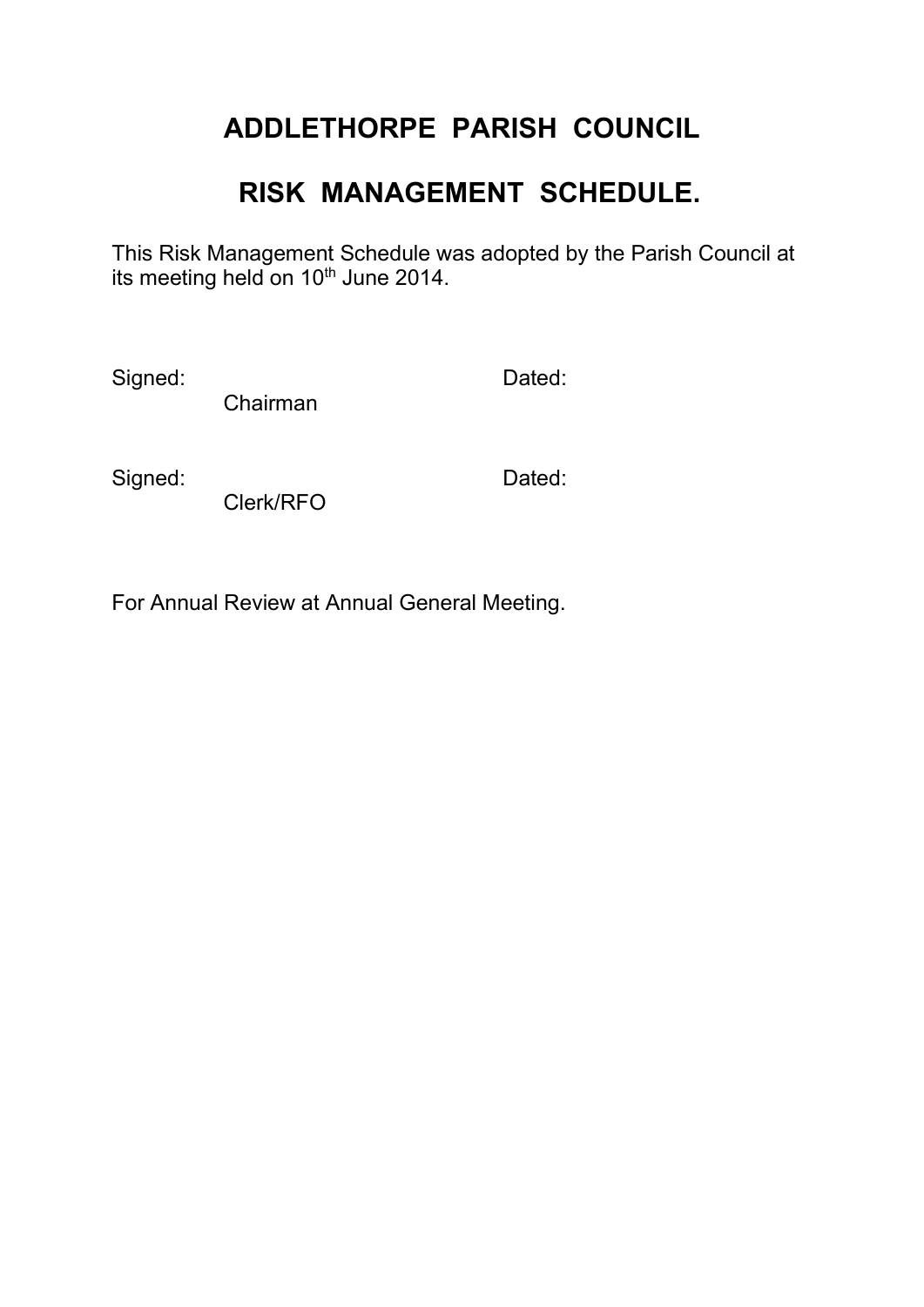## **ADDLETHORPE PARISH COUNCIL RISK MANAGEMENT SCHEDULE**

| <b>RISK</b>                              | <b>PROCEDURE</b>                          |
|------------------------------------------|-------------------------------------------|
| PROPERTY LOSS/DAMAGE                     | Replacement values insured                |
|                                          | See Insurance Schedule for full list of   |
|                                          | Items and values.                         |
| <b>Office Equipment</b>                  | At Clerks Home                            |
|                                          | Sum insured £2,500                        |
| <b>Mayoral Chains</b>                    | N/A                                       |
| <b>Play Equipment</b>                    | N/A                                       |
| <b>Bus Shelters and Street Furniture</b> | Purchase price covered                    |
|                                          | Condition checked bi-annually by          |
|                                          | appointed councillor and defects          |
|                                          | reported to Clerk and Council             |
| <b>Christmas Illuminations</b>           | N/A                                       |
| <b>EMPLOYERS LIABILITY</b>               |                                           |
| Clerical                                 | £10,000,000                               |
| <b>PUBLIC LIABILITY</b>                  | £10,000,000                               |
| <b>FIDELITY GUARANTEE</b>                | £25,000                                   |
| All Members and Employees                |                                           |
| <b>PERSONAL ACCIDENT</b>                 | £500,000 any one person and               |
|                                          | £2,000,000 any one incident               |
| <b>FINANCIAL</b>                         | Accounts monitored by Internal Auditor,   |
|                                          | who reports directly to the council.      |
|                                          | Quarterly assessment at Parish Council    |
|                                          | Meetings.                                 |
| <b>Cheques and Cheque Books</b>          | All cheques signed by 2 of 4 authorised   |
|                                          | signatories (all Councillors), with       |
|                                          | cheque values matched to invoices etc     |
|                                          | Cheque books kept at Clerks home          |
|                                          | No blank cheques to be signed             |
| Funds                                    | Bank to/from Building Society transfers   |
|                                          | signed by authorised signatories prior to |
|                                          | transfer                                  |
|                                          | Bank account 1 to/from account 2 by       |
|                                          | clerk                                     |
| <b>Payments Made</b>                     | All payments due are authorised by        |
|                                          | Council. All payments are recorded        |
|                                          | electronically on computerised            |
|                                          | accounting system, the paying cheque      |
|                                          | number is recorded on the relevant hard   |
|                                          | copy invoice and this is retained on file |
| Donations/Grants                         | None                                      |